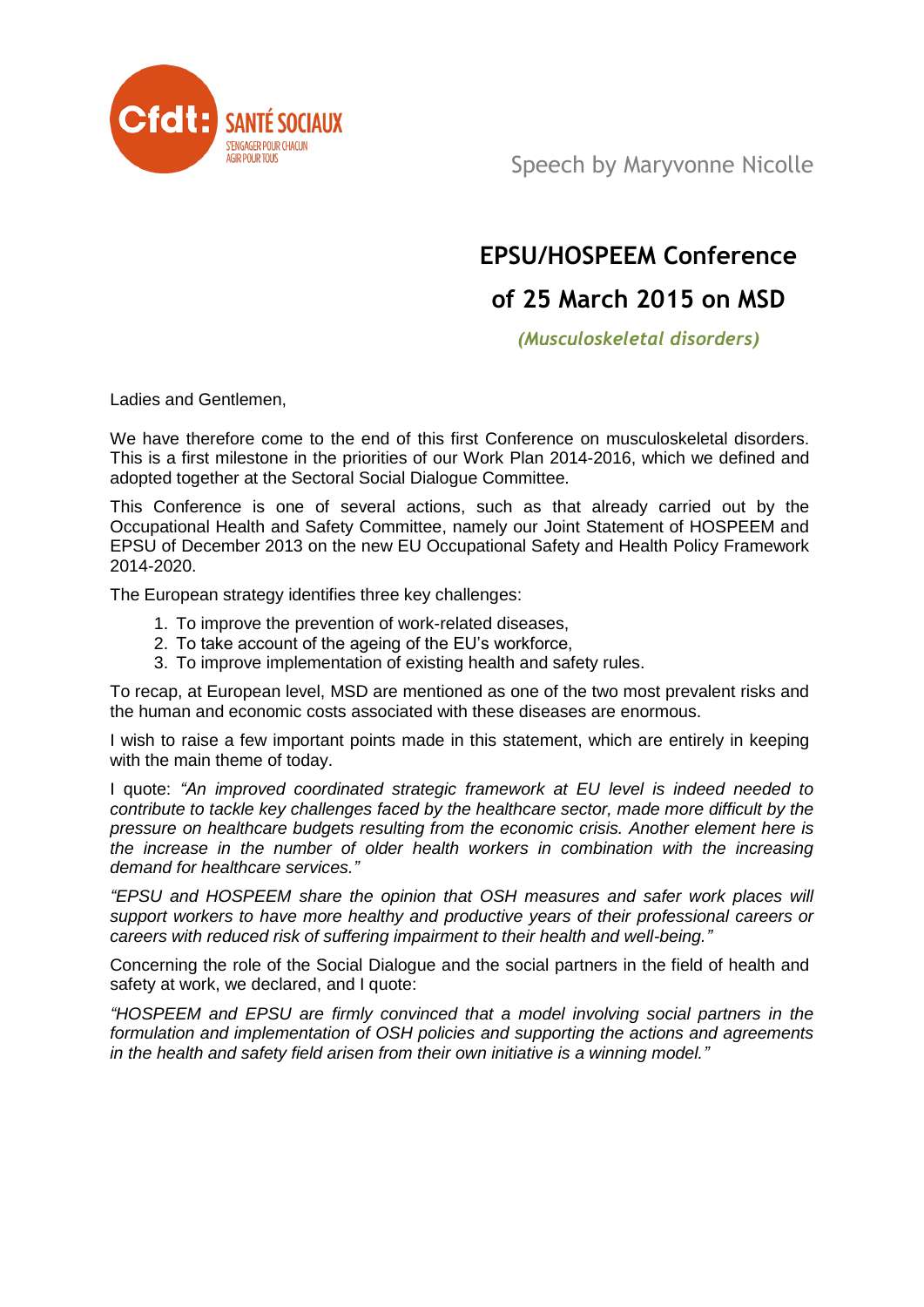Therefore let us play a full role and actually put our words in this statement into practice. This first Conference will assist us to do so. There are a large number of lessons to be learnt from this. We must get to grips with them for the continuation of our work in our Social Dialogue Committee.

Lessons on the perception of the existing regulatory framework, on compliance with it and on its implementation in the various States, which is unfortunately still lacking in some of them.

More concrete lessons, as this is what constitutes the bread and butter of professionals, the input on the practices described by the United Kingdom, Sweden and France.

Or again the approach, the ergonomic resources which can contribute to reducing risks of musculoskeletal disorders.

And, finally, the question of the instruments for staff training, as well as the awarenessraising campaign materials.

In various speeches, we also received confirmation of a finding which we have raised on various occasions, namely that of the transformation of the workplace, a trend which has been gathering pace throughout Europe and which is no longer confined purely to healthcare establishments. This refers to homecare assistance. We shall have to take it into account in our future work.

To ensure effective prevention of MSD, and more broadly, to work towards a reduction in exposure to health risks, there is a need in healthcare establishments to arrive at the logic of prevention taking priority over that of compensation at European, State and local levels.

Whether it is at the heart of strategic investment choices, in the fields of training, organisation of work, the number of staff or purchases of equipment.

Succeeding in demonstrating that in the long term it is an advantage which is both economic and conducive to better quality of services, well-being and quality of life at work for professionals and guarantees safety for the patients who use them.

We could possibly envisage the possibilities of future work with the European Agency for Safety and Health at Work (EU-OSHA) on the subject of the cost-benefit analysis of a policy of investment in prevention.

The final lesson from this Conference which I would like to highlight is the key role of the Social Dialogue, the backbone for the success and effectiveness of any action.

Of the necessary participation of employees who should be involved at all stages of the process.

Of introducing times and places for exchanges between the employers and the professionals.

Of using the means already available in this field of working conditions, such as the occupational health and safety committees.

That together, employers and professionals can have a joint perception of this problem and make a shared diagnosis. This stage is essential so that then, together, they define levers for action.

The issue of musculoskeletal disorders (MSD), its management and the actions needed for reducing it cannot be dissociated from the subject of our second Conference, which is to be held in Helsinki next November, on psycho-social risks and stress at work.